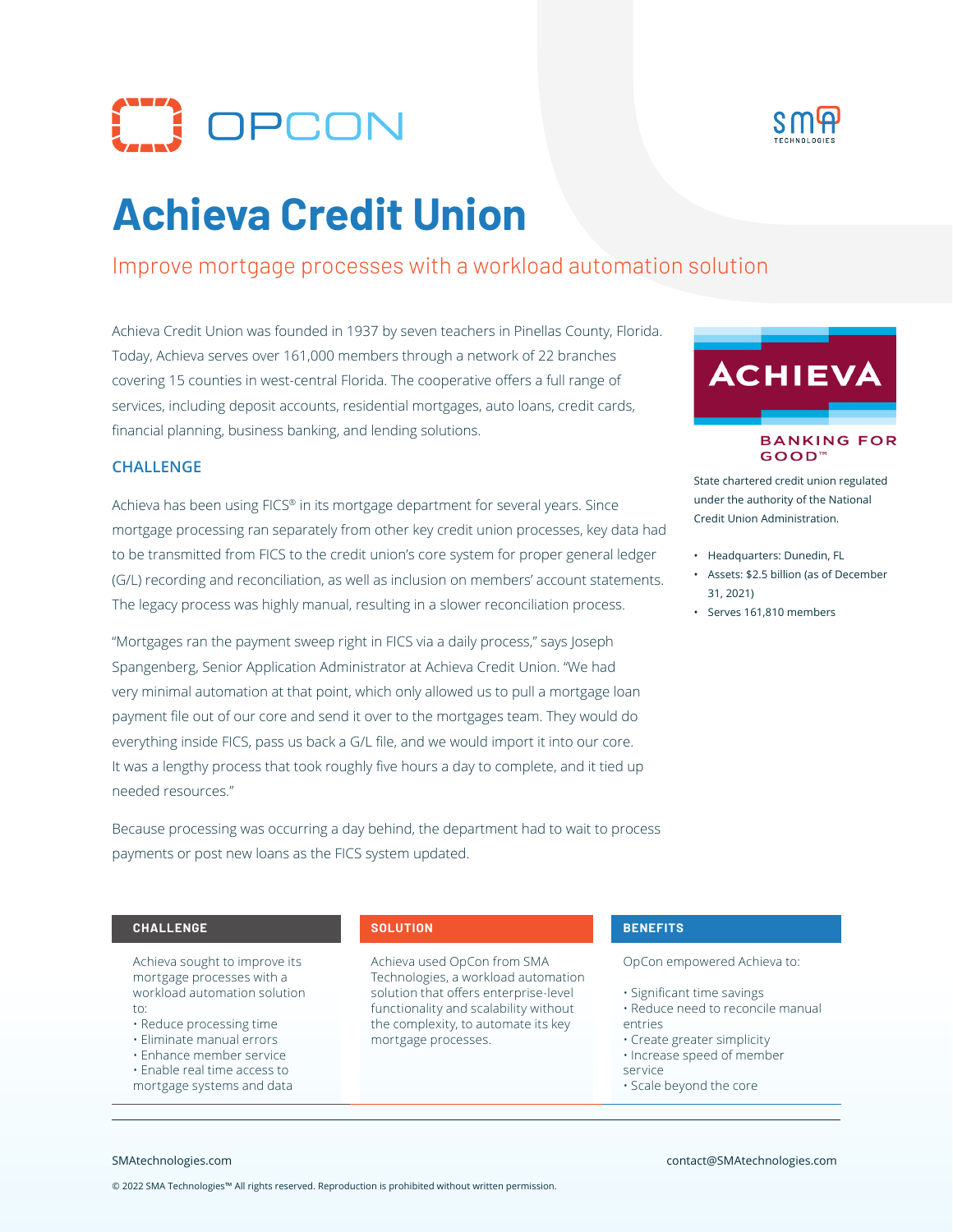



# **JOURNEY**

"I joined Achieva in November 2019 to help with our conversion to the Corelation KeyStone core," Spangenberg says. "We brought on OpCon right at the beginning, so even before we converted to KeyStone, we were automating a lot of processes around the credit union."

Prior to implementing OpCon, Achieva had automation, like open source software and Windows-based task schedulers.

**"It was very basic automation," Spangenberg says. "In our prior core we could automate certain processes to run at specific times. But it wasn't anything near to the flexibility and power that OpCon delivers as far as frequencies, scheduling times, dependencies, resources and thresholds**."

Achieva learned that OpCon offered a direct integration with FICS via a custom application programming interface (API). The credit union decided to leverage the powerful workload automation solution to help streamline its mortgage processes. "Once we found out about the FICS API, I was a big proponent of investigating it, because I knew it would remove the need for our mortgage department to touch anything payment sweep related," Spangenberg recalls.



Achieva began implementing OpCon in January 2020, with an initial focus on automating daily batch jobs specifically, end of day processing— concurrent with the credit union's core conversion project. Achieva expanded its use of OpCon to FICS in September 2021, an implementation that took roughly two weeks.

**"Those were the kinds of tasks we wanted to automate right out of the gate," Spangenberg says. "We don't want anybody to have to work late at night, and we recognized we could automate our end of day processing and roll the posting date right at midnight, when it should roll."**



"I have been the main OpCon admin for almost three years now. It's been a great experience. I love the product and working with SMA, which is one of the best vendor partners I've ever had the pleasure of working with in the last 10 years."

 *- Joseph Spangenberg, Senior Application Administrator, Achieva Credit Union*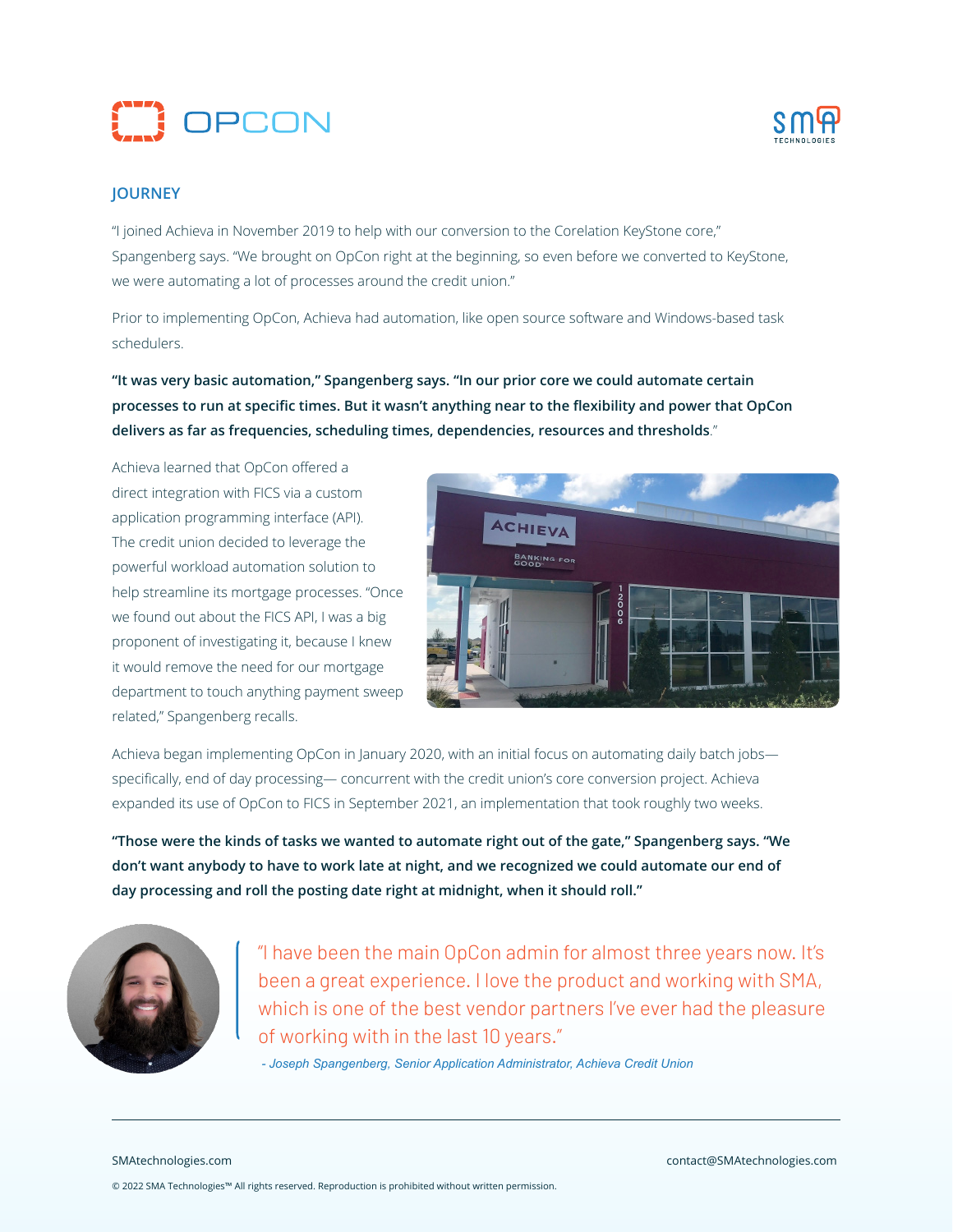



## **SOLUTION**

### **OpCon from SMA Technologies offers Enterprise Functionality and Scalability, without the Complexity.**

OpCon delivers a broad set of advanced features that are very easy to set up and use - allowing organizations of all sizes to scale automation across many complex jobs easily. OpCon offers several best-in-market benefits, including:

**Industry-leading Functionality:** With advanced features like our reusable workflow templates that can be parameterized and pre-built for processing any number of times, and our rule-based decision engine that makes it easy to set and maintain workflow schedules, OpCon can schedule any job to run at a precise designated time, at different locations and without dependence on unwieldy calendars.

**Enterprise-level Scalability:** OpCon gives you operational control over the most complex environments and easily scales as your business grows.

**Outstanding Simplicity:** OpCon's Self Service Interface allows for fast, easy automation, with minimal coding skills required, so business users can trigger automated processes with a click of a button and reduce the load on IT. In addition, OpCon's Low Code Environment means that most automation tasks can be done without writing scripts, making it very easy to use, even for inexperienced staff.

**Multi-application Orchestration:** With features like event-driven commands, OpCon can receive events from any system, and schedule jobs based on several variables. In essence, any system that can generate a text file can interact with OpCon.

**Fast, Risk-free Deployment:** SMA's experienced deployment team can get automation up and running in weeks, instead of months. By employing a proven migration toolkit and templates, SMA has successfully migrated hundreds of thousands of jobs. This helps ensure that migration from existing tools is fast and effective.



"We started out very small with OpCon – just running batch jobs within our core. Since then, we've used OpCon to run workflows like a SQL job that produces a report we can send to our accounting department. We've implemented FedLine Command, which is an absolute game changer for ACH files, and now all of our ACH is completely automated. We no longer have to log into the Federal Reserve Bank site to download or upload ACH files. The application has scaled with Achieva as Achieva has grown."  *- Joseph Spangenberg, Senior Application Administrator, Achieva Credit Union*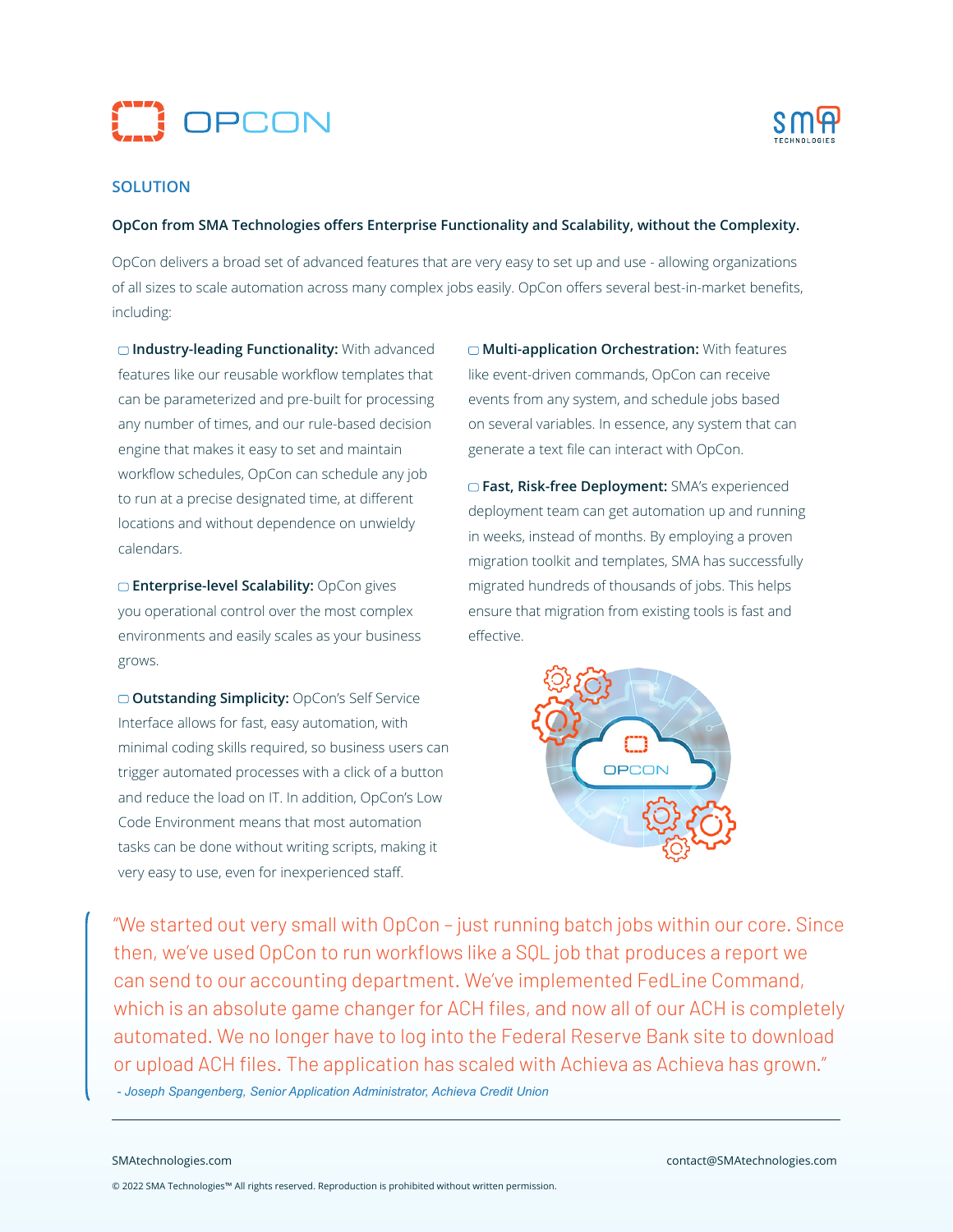



# **RESULTS**

The OpCon workload automation solution has provided Achieva with outstanding results right out of the gate, including:

**"Phenomenal" Time Savings:** With OpCon's automation of critical daily and monthly mortgage processes using the FICS API, Achieva has captured significant time savings, with up to **60 times faster daily processing, and accelerated monthly processing that is up to 24 times faster.**

"The time savings has been absolutely phenomenal," Spangenberg says. "Our daily payment sweep is running between five and seven minutes now, which is down from five hours. And our month end processing, which previously took an entire workday for the mortgage team, now takes just 20 to 30 minutes. This has produced the biggest time savings we've had from any implementation project."

### **Reduced Need to Reconcile Manual Entries:**

Workload automation means that critical processes can be run automatically, without human intervention or interference, resulting in fewer errors and less downtime.

"Our biggest goal with automation is to eliminate manual intervention," Spangenberg says. "We know when there is manual intervention, you are going to run into issues every once in a while. Humans are not perfect, whereas if we code something, it is as close to perfect as perfect can get."

**Increased Speed of Member Service:** With automated payment sweeps facilitated through OpCon, the mortgage department can run FICS on current day, and no longer needs to turn off real time access (RTA) during the business day. The result is more accurate, up to the minute loan records and better member service.

"We don't want to turn RTA off during the day, because it causes more payments to batch," Spangenberg says. "Which means members are waiting for their payments to post until the next day.

"It's a member service issue," Spangenberg adds. "If you're working a day behind, you have to let the mortgage department kind of catch up. Whereas now we can run the automated payment sweep through the API off hours, which allows the mortgage team to service loan payments, generate notices, and handle other member service tasks on a day-to-day basis, when they should be serviced."

**Simplified Job Scheduling:** OpCon delivers fast, easy automation without exhaustive training or specialized coding skills. SMA's Self Service Interface was designed specifically for business users to help reduce the load on the IT department.

**"I never worked with automation prior to OpCon," Spangenberg says. "It's the easiest application I've ever worked with. I don't need to know the command lines— all that coding is already built in. I just need to know my source and destination, and I'm up and rocking. It's a very good tool for anyone whether they're already an expert or an absolute beginner."**

© 2022 SMA Technologies™ All rights reserved. Reproduction is prohibited without written permission.